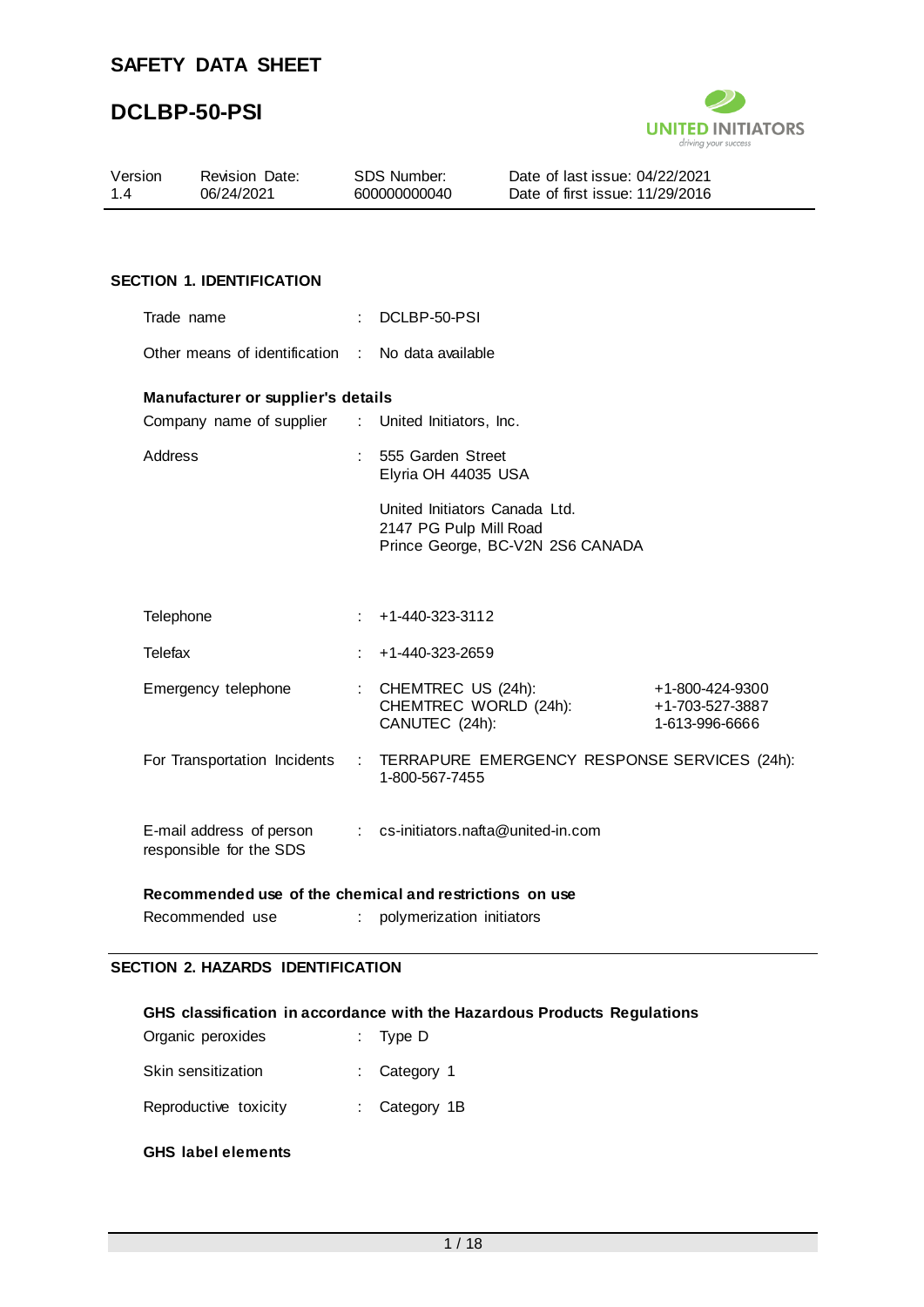# **DCLBP-50-PSI**



| Version<br>1.4                  | <b>Revision Date:</b><br>06/24/2021 | <b>SDS Number:</b><br>600000000040                                                                               |                                                                             | Date of last issue: 04/22/2021<br>Date of first issue: 11/29/2016                                                                                                                                                                                                                                                                                                                                                                                                                                                               |
|---------------------------------|-------------------------------------|------------------------------------------------------------------------------------------------------------------|-----------------------------------------------------------------------------|---------------------------------------------------------------------------------------------------------------------------------------------------------------------------------------------------------------------------------------------------------------------------------------------------------------------------------------------------------------------------------------------------------------------------------------------------------------------------------------------------------------------------------|
|                                 | Hazard pictograms                   |                                                                                                                  |                                                                             |                                                                                                                                                                                                                                                                                                                                                                                                                                                                                                                                 |
|                                 | Signal Word                         | Danger                                                                                                           |                                                                             |                                                                                                                                                                                                                                                                                                                                                                                                                                                                                                                                 |
|                                 | <b>Hazard Statements</b>            |                                                                                                                  |                                                                             | H242 Heating may cause a fire.<br>H317 May cause an allergic skin reaction.<br>H360 May damage fertility or the unborn child.                                                                                                                                                                                                                                                                                                                                                                                                   |
| <b>Precautionary Statements</b> |                                     |                                                                                                                  | <b>Prevention:</b><br>and understood.<br>the workplace.<br>face protection. | P201 Obtain special instructions before use.<br>P202 Do not handle until all safety precautions have been read<br>P210 Keep away from heat, hot surfaces, sparks, open flames<br>and other ignition sources. No smoking.<br>P234 Keep only in original packaging.<br>P240 Ground and bond container and receiving equipment.<br>P261 Avoid breathing dust/ fume/ gas/ mist/ vapors/ spray.<br>P272 Contaminated work clothing should not be allowed out of<br>P280 Wear protective gloves/ protective clothing/ eye protection/ |
|                                 |                                     | Response:<br>attention.<br>attention.<br>reuse.<br>Storage:<br>P403<br>P405<br>P410<br>P411<br>P420<br>Disposal: | Store locked up.<br>Store separately.                                       | P302 + P352 IF ON SKIN: Wash with plenty of water.<br>P308 + P313 IF exposed or concerned: Get medical advice/<br>P333 + P313 If skin irritation or rash occurs: Get medical advice/<br>P362 + P364 Take off contaminated clothing and wash it before<br>P370 + P378 In case of fire: Use water spray, alcohol-resistant<br>foam, dry chemical or carbon dioxide to extinguish.<br>Store in a well-ventilated place.<br>Protect from sunlight.<br>Store at temperatures not exceeding 30 °C/86 °F.                              |
|                                 |                                     | posal plant.                                                                                                     |                                                                             | P501 Dispose of contents/ container to an approved waste dis-                                                                                                                                                                                                                                                                                                                                                                                                                                                                   |

### **Other hazards**

None known.

### **SECTION 3. COMPOSITION/INFORMATION ON INGREDIENTS**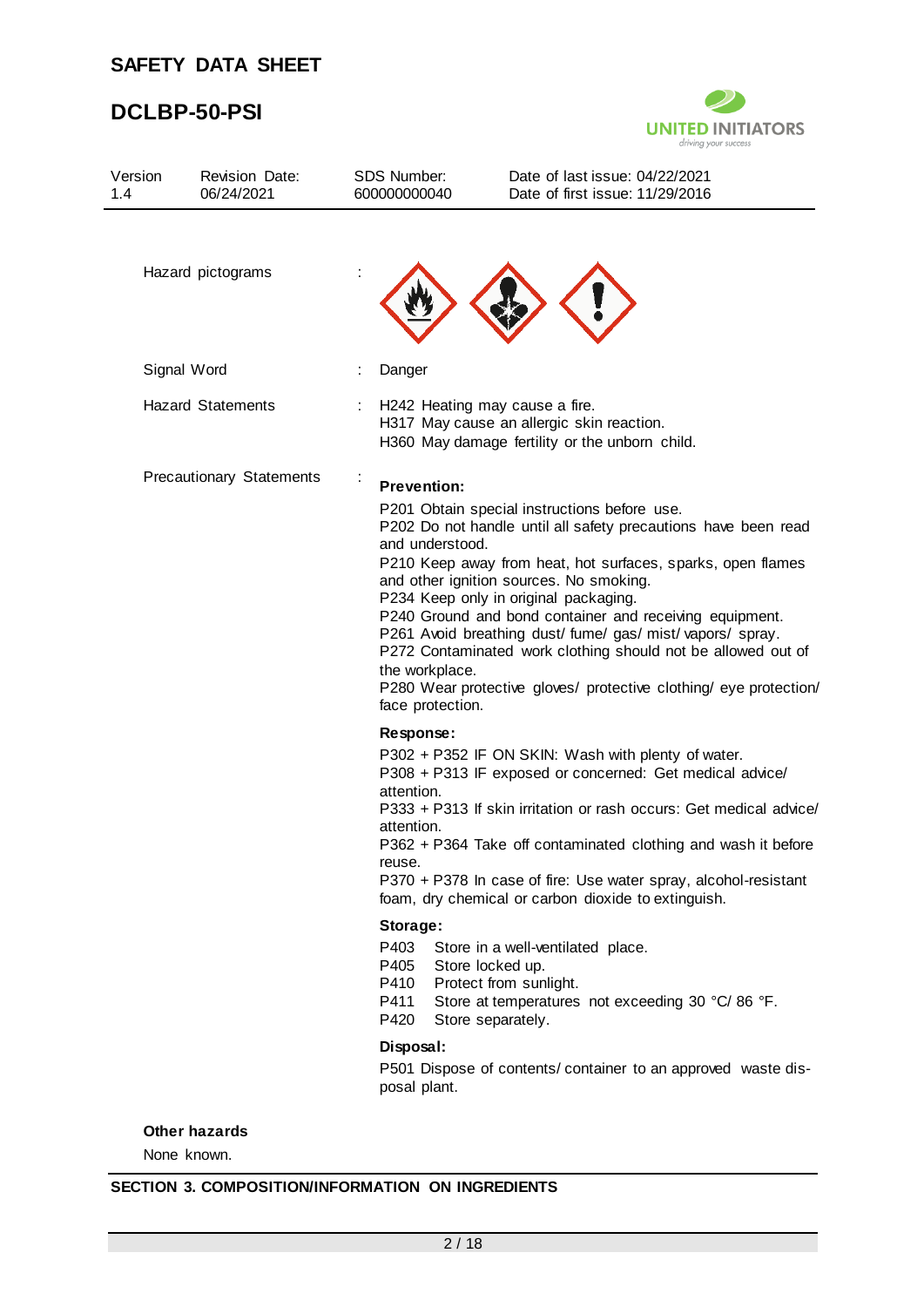## **DCLBP-50-PSI**



| Version<br>1.4  | <b>Revision Date:</b><br>06/24/2021 |   | <b>SDS Number:</b><br>600000000040         | Date of last issue: 04/22/2021<br>Date of first issue: 11/29/2016 |  |
|-----------------|-------------------------------------|---|--------------------------------------------|-------------------------------------------------------------------|--|
|                 |                                     |   |                                            |                                                                   |  |
|                 | Substance / Mixture                 | ÷ | Mixture                                    |                                                                   |  |
| Chemical nature |                                     |   | Organic Peroxide<br>paste                  |                                                                   |  |
|                 | <b>Components</b>                   |   |                                            |                                                                   |  |
|                 | Chamical name                       |   | $\cap$ $\triangle$ $\triangle$ $\triangle$ | Concentration (% w/w)                                             |  |

| Chemical name                      | ICAS-No.       | Concentration (% w/w) |
|------------------------------------|----------------|-----------------------|
| Bis-(2,4-dichlorobenzoyl) peroxide | $133 - 14 - 2$ | $>= 45 - 50$ *        |

\* Actual concentration or concentration range is withheld as a trade secret

#### **SECTION 4. FIRST AID MEASURES**

| General advice                                                    |    | Move out of dangerous area.<br>Show this material safety data sheet to the doctor in<br>attendance.<br>Do not leave the victim unattended.<br>Call a physician immediately.                                                                                                                                  |
|-------------------------------------------------------------------|----|--------------------------------------------------------------------------------------------------------------------------------------------------------------------------------------------------------------------------------------------------------------------------------------------------------------|
| If inhaled                                                        |    | If unconscious, place in recovery position and seek medical<br>advice.<br>If symptoms persist, call a physician.<br>If breathed in, move person into fresh air.                                                                                                                                              |
| In case of skin contact                                           | ÷  | In case of contact, immediately flush skin with plenty of water<br>for at least 15 minutes while removing contaminated clothing<br>and shoes.<br>Wash contaminated clothing before re-use.<br>If on skin, rinse well with water.<br>If on clothes, remove clothes.<br>If symptoms persist, call a physician. |
| In case of eye contact                                            |    | In the case of contact with eyes, rinse immediately with plenty<br>of water and seek medical advice.<br>Remove contact lenses.<br>Protect unharmed eye.<br>Keep eye wide open while rinsing.<br>If eye irritation persists, consult a specialist.                                                            |
| If swallowed                                                      |    | Keep respiratory tract clear.<br>Call a physician immediately.<br>Rinse mouth thoroughly with water.                                                                                                                                                                                                         |
| Most important symptoms<br>and effects, both acute and<br>delayed | t. | May cause an allergic skin reaction.<br>May damage fertility or the unborn child.                                                                                                                                                                                                                            |
| Protection of first-aiders                                        |    | First Aid responders should pay attention to self-protection<br>and use the recommended protective clothing                                                                                                                                                                                                  |
| Notes to physician                                                |    | Treat symptomatically and supportively.                                                                                                                                                                                                                                                                      |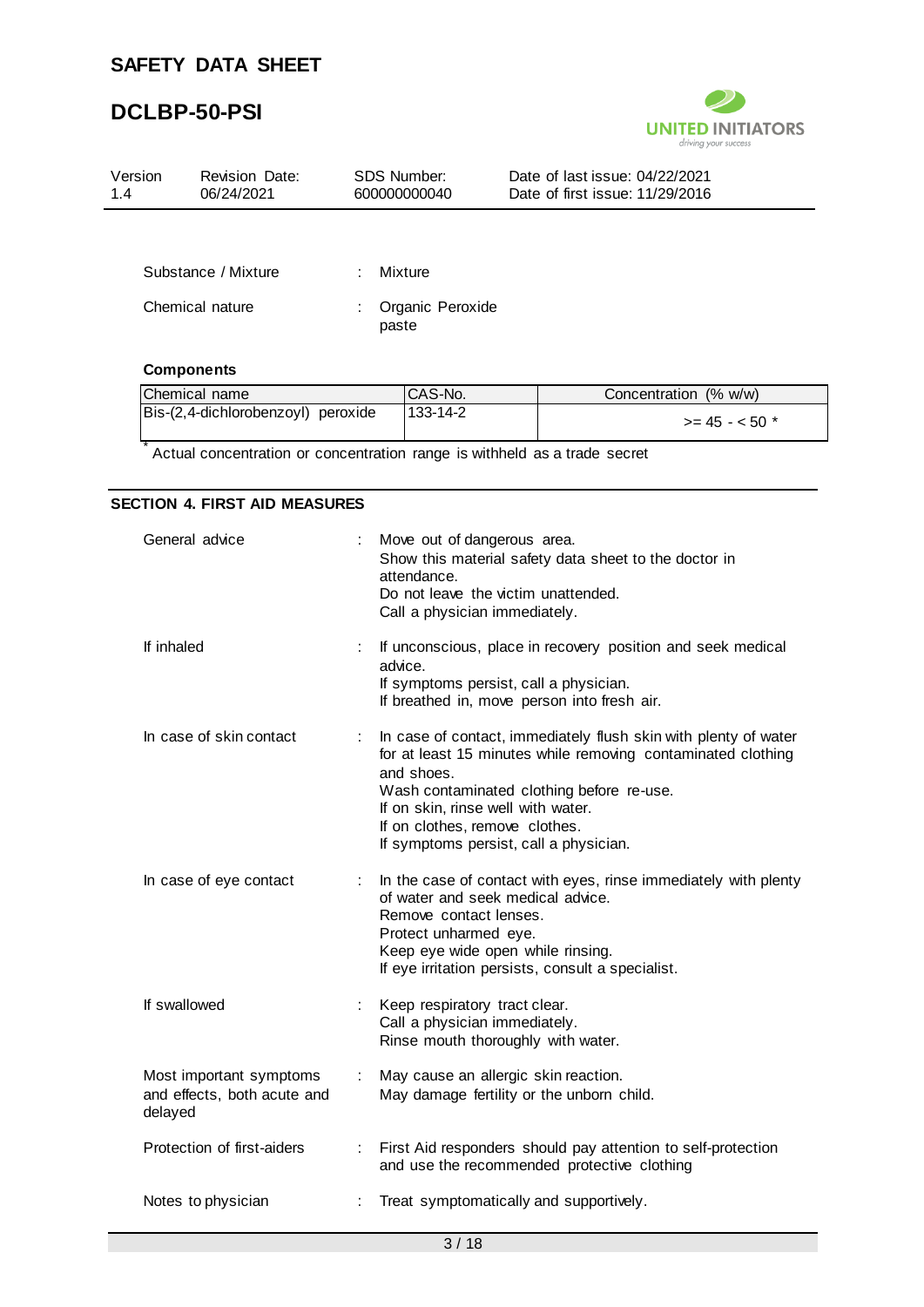

| Version | <b>Revision Date:</b> | SDS Number:  | Date of last issue: 04/22/2021    |
|---------|-----------------------|--------------|-----------------------------------|
| 14      | 06/24/2021            | 600000000040 | Date of first issue: $11/29/2016$ |
|         |                       |              |                                   |

#### **SECTION 5. FIRE-FIGHTING MEASURES**

| Suitable extinguishing media                      | $\sim 10^{-1}$ | Water spray jet<br>Alcohol-resistant foam<br>Carbon dioxide (CO2)<br>Dry chemical                                                                                                                                                                                                                                                           |
|---------------------------------------------------|----------------|---------------------------------------------------------------------------------------------------------------------------------------------------------------------------------------------------------------------------------------------------------------------------------------------------------------------------------------------|
| Unsuitable extinguishing<br>media                 |                | High volume water jet                                                                                                                                                                                                                                                                                                                       |
| Specific hazards during fire<br>fighting          | ÷.             | Contact with incompatible materials or exposure to<br>temperatures exceeding SADT may result in a self-<br>accelerating decomposition reaction with release of flammable<br>vapors which may auto-ignite.                                                                                                                                   |
|                                                   |                | The product burns violently.<br>Flash back possible over considerable distance.<br>Vapors may form explosive mixtures with air.<br>The product will float on water and can be reignited on surface<br>water.<br>Cool closed containers exposed to fire with water spray.                                                                    |
| Specific extinguishing meth-<br>ods               | ÷              | Do not use a solid water stream as it may scatter and spread<br>fire.<br>Remove undamaged containers from fire area if it is safe to do<br>SO.<br>Use water spray to cool unopened containers.                                                                                                                                              |
| Further information                               |                | Collect contaminated fire extinguishing water separately. This<br>must not be discharged into drains.<br>Fire residues and contaminated fire extinguishing water must<br>be disposed of in accordance with local regulations.<br>Use extinguishing measures that are appropriate to local<br>circumstances and the surrounding environment. |
| Special protective equipment<br>for fire-fighters | ÷              | Wear self-contained breathing apparatus for firefighting if<br>necessary.<br>Use personal protective equipment.                                                                                                                                                                                                                             |

#### **SECTION 6. ACCIDENTAL RELEASE MEASURES**

| Personal precautions, protec-: Use personal protective equipment.                  |
|------------------------------------------------------------------------------------|
| Avoid dust formation.                                                              |
| Avoid breathing dust.                                                              |
| Remove all sources of ignition.                                                    |
| Follow safe handling advice and personal protective                                |
| equipment recommendations.                                                         |
| Never return spills in original containers for re-use.                             |
| Treat recovered material as described in the section "Disposal<br>considerations". |
|                                                                                    |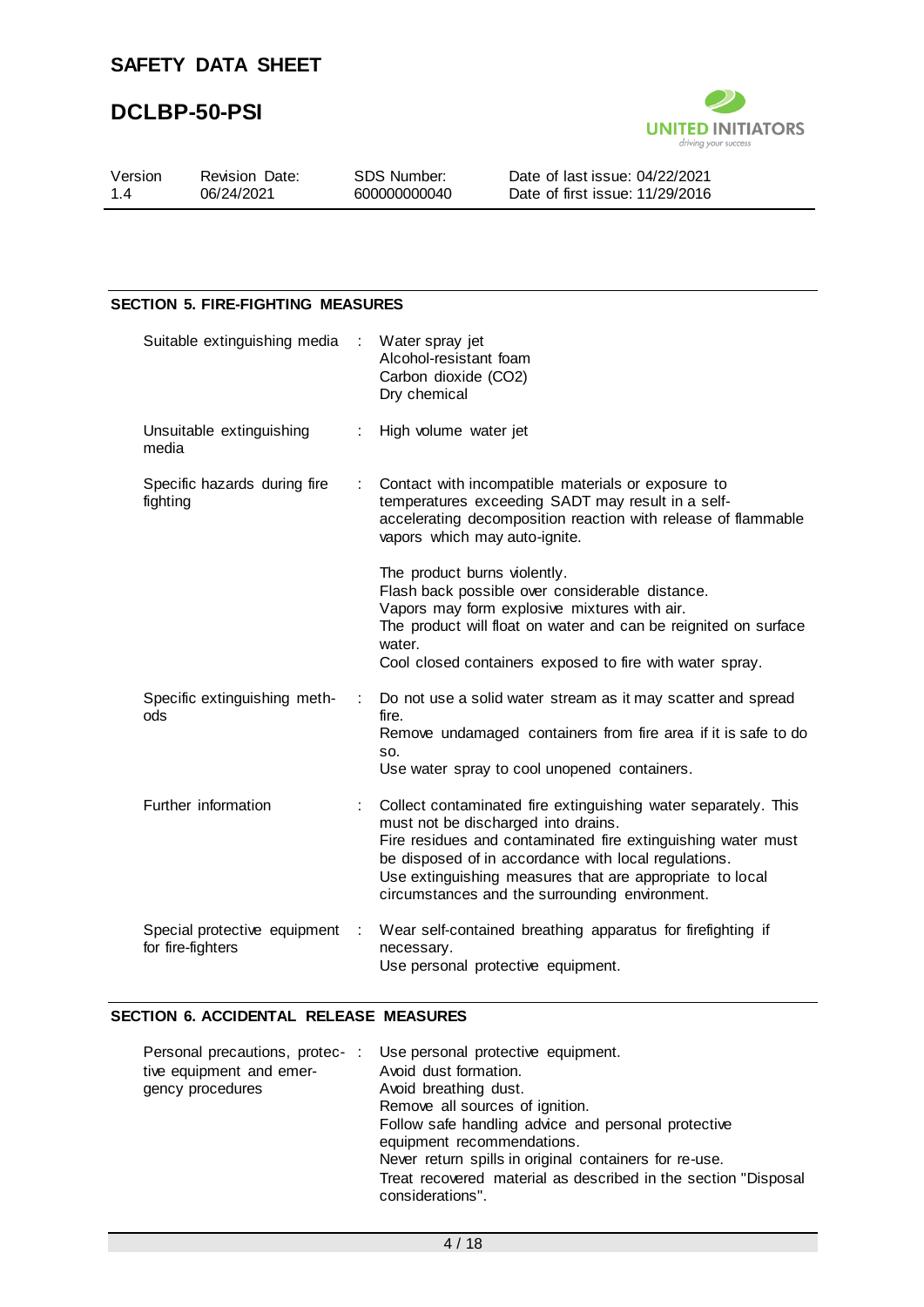## **DCLBP-50-PSI**



| Version<br>1.4 | <b>Revision Date:</b><br>06/24/2021                      |  | <b>SDS Number:</b><br>600000000040                                                                                                                                              | Date of last issue: 04/22/2021<br>Date of first issue: 11/29/2016                                                                                                                                                                                                                                                                                                                                                                                        |
|----------------|----------------------------------------------------------|--|---------------------------------------------------------------------------------------------------------------------------------------------------------------------------------|----------------------------------------------------------------------------------------------------------------------------------------------------------------------------------------------------------------------------------------------------------------------------------------------------------------------------------------------------------------------------------------------------------------------------------------------------------|
|                |                                                          |  |                                                                                                                                                                                 |                                                                                                                                                                                                                                                                                                                                                                                                                                                          |
|                | Environmental precautions                                |  | respective authorities.                                                                                                                                                         | Prevent product from entering drains.<br>Prevent further leakage or spillage if safe to do so.<br>If the product contaminates rivers and lakes or drains inform                                                                                                                                                                                                                                                                                          |
|                | Methods and materials for<br>containment and cleaning up |  | decomposition at or below SADT.<br>Clear spills immediately.<br>jet.<br>material, use plenty of water.<br>Isolate waste and do not reuse.<br>Non-sparking tools should be used. | Contact with incompatible substances can cause<br>Suppress (knock down) gases/vapors/mists with a water spray<br>To clean the floor and all objects contaminated by this<br>Soak up with inert absorbent material.<br>Local or national regulations may apply to releases and<br>disposal of this material, as well as those materials and items<br>employed in the cleanup of releases. You will need to<br>determine which regulations are applicable. |

### **SECTION 7. HANDLING AND STORAGE**

| Technical measures                                 | See Engineering measures under EXPOSURE<br>CONTROLS/PERSONAL PROTECTION section.                                                                                                                                                                                                                                                                                                                                                                                                                                                                                                                                                                                                                                                                                                                                                                          |
|----------------------------------------------------|-----------------------------------------------------------------------------------------------------------------------------------------------------------------------------------------------------------------------------------------------------------------------------------------------------------------------------------------------------------------------------------------------------------------------------------------------------------------------------------------------------------------------------------------------------------------------------------------------------------------------------------------------------------------------------------------------------------------------------------------------------------------------------------------------------------------------------------------------------------|
| Advice on protection against<br>fire and explosion | : Avoid dust formation.<br>Provide appropriate exhaust ventilation at places where dust<br>is formed.<br>Keep away from heat and sources of ignition.<br>Use only explosion-proof equipment.<br>Keep away from combustible material.                                                                                                                                                                                                                                                                                                                                                                                                                                                                                                                                                                                                                      |
| Advice on safe handling                            | Do not swallow.<br>Do not breathe vapors/dust.<br>Avoid exposure - obtain special instructions before use.<br>Avoid contact with skin and eyes.<br>Take precautionary measures against static discharges.<br>Never return any product to the container from which it was<br>originally removed.<br>Provide sufficient air exchange and/or exhaust in work rooms.<br>Avoid confinement.<br>Keep away from heat, hot surfaces, sparks, open flames and<br>other ignition sources. No smoking.<br>Smoking, eating and drinking should be prohibited in the<br>application area.<br>Wash thoroughly after handling.<br>For personal protection see section 8.<br>Persons susceptible to skin sensitization problems or asthma,<br>allergies, chronic or recurrent respiratory disease should not<br>be employed in any process in which this mixture is being |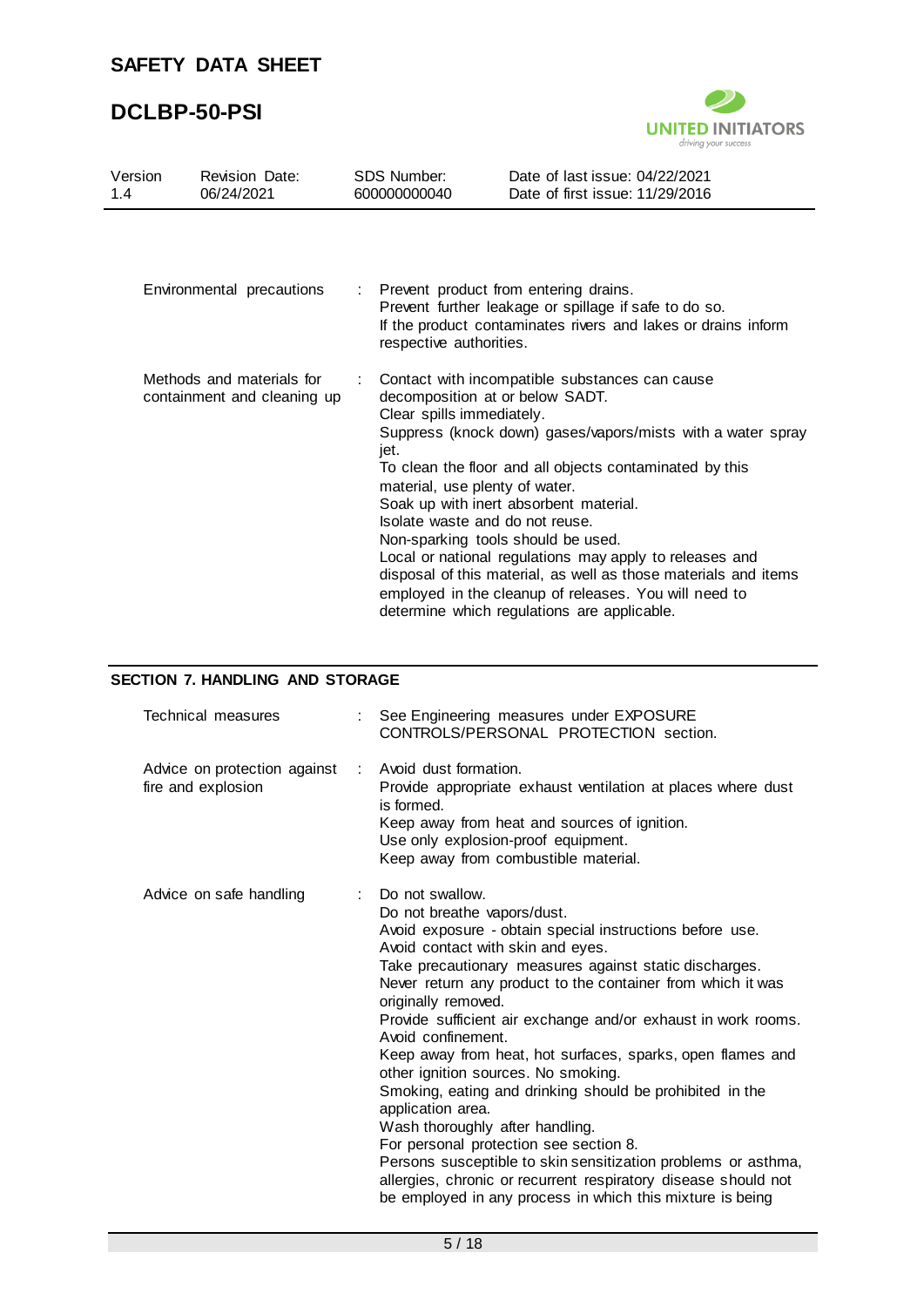

| Version<br>1.4 |                             | <b>Revision Date:</b><br>06/24/2021  |                                                                                                                                                 | <b>SDS Number:</b><br>600000000040                                                      | Date of last issue: 04/22/2021<br>Date of first issue: 11/29/2016                                                                                                                                                                                                                                                                   |  |
|----------------|-----------------------------|--------------------------------------|-------------------------------------------------------------------------------------------------------------------------------------------------|-----------------------------------------------------------------------------------------|-------------------------------------------------------------------------------------------------------------------------------------------------------------------------------------------------------------------------------------------------------------------------------------------------------------------------------------|--|
|                | Conditions for safe storage |                                      | used.<br>Protect from contamination.<br>the technological safety standards.<br>kept upright to prevent leakage.<br>Store in original container. |                                                                                         | Avoid impurities (e.g. rust, dust, ash), risk of decomposition.<br>Electrical installations / working materials must comply with<br>Containers which are opened must be carefully resealed and<br>Keep containers tightly closed in a cool, well-ventilated place.<br>Store in accordance with the particular national regulations. |  |
|                | Materials to avoid          |                                      |                                                                                                                                                 | Keep away from strong acids, bases, heavy metal salts and<br>other reducing substances. |                                                                                                                                                                                                                                                                                                                                     |  |
|                | perature                    | Recommended storage tem- : 5 - 30 °C |                                                                                                                                                 |                                                                                         |                                                                                                                                                                                                                                                                                                                                     |  |
|                | age stability               | Further information on stor-         |                                                                                                                                                 |                                                                                         | No decomposition if stored normally.                                                                                                                                                                                                                                                                                                |  |

## **SECTION 8. EXPOSURE CONTROLS/PERSONAL PROTECTION**

| Ingredients with workplace control parameters                        |                                               |                                                                                                                                                                                                                                                                                                                                                                                 |  |  |  |
|----------------------------------------------------------------------|-----------------------------------------------|---------------------------------------------------------------------------------------------------------------------------------------------------------------------------------------------------------------------------------------------------------------------------------------------------------------------------------------------------------------------------------|--|--|--|
|                                                                      |                                               | Contains no substances with occupational exposure limit values.                                                                                                                                                                                                                                                                                                                 |  |  |  |
| <b>Engineering measures</b>                                          | : Minimize workplace exposure concentrations. |                                                                                                                                                                                                                                                                                                                                                                                 |  |  |  |
| Personal protective equipment                                        |                                               |                                                                                                                                                                                                                                                                                                                                                                                 |  |  |  |
| Respiratory protection                                               | ÷.                                            | In the case of dust or aerosol formation use respirator with an<br>approved filter.                                                                                                                                                                                                                                                                                             |  |  |  |
| Filter type                                                          |                                               | Filter type P                                                                                                                                                                                                                                                                                                                                                                   |  |  |  |
| Hand protection<br>Material<br>Break through time<br>Glove thickness |                                               | Nitrile rubber<br>$: 480$ min<br>$\therefore$ 0.2 mm                                                                                                                                                                                                                                                                                                                            |  |  |  |
| <b>Remarks</b>                                                       |                                               | Choose gloves to protect hands against chemicals depending<br>on the concentration and quantity of the hazardous<br>substance and specific to place of work.<br>For special applications, we recommend clarifying the<br>resistance to chemicals of the aforementioned protective<br>gloves with the glove manufacturer. Wash hands before<br>breaks and at the end of workday. |  |  |  |
| Eye protection                                                       |                                               | Tightly fitting safety goggles<br>Please wear suitable protective goggles. Also wear face<br>protection if there is a splash hazard.                                                                                                                                                                                                                                            |  |  |  |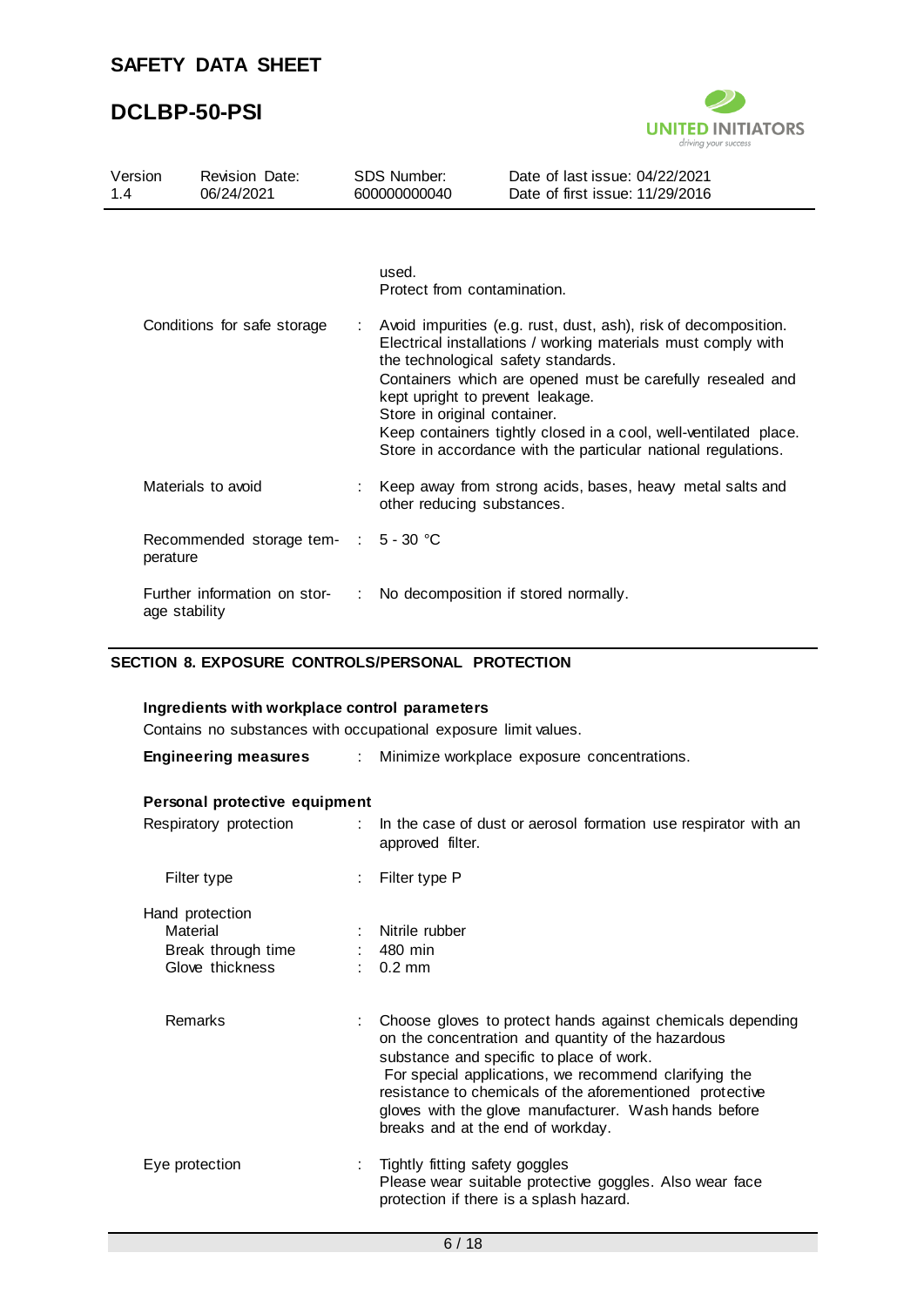

| Version<br>1.4 | Revision Date:<br>06/24/2021 | SDS Number:<br>600000000040                                                  | Date of last issue: 04/22/2021<br>Date of first issue: 11/29/2016                                                     |
|----------------|------------------------------|------------------------------------------------------------------------------|-----------------------------------------------------------------------------------------------------------------------|
|                |                              | to the workstation location.                                                 | Ensure that eyewash stations and safety showers are close                                                             |
|                | Skin and body protection     | potential.                                                                   | : Select appropriate protective clothing based on chemical<br>resistance data and an assessment of the local exposure |
|                | Hygiene measures             | : Keep away from food and drink.<br>When using do not smoke.<br>the product. | When using do not eat or drink.<br>Wash hands before breaks and immediately after handling                            |

#### **SECTION 9. PHYSICAL AND CHEMICAL PROPERTIES**

| Appearance                                          | ÷ | paste                                                       |
|-----------------------------------------------------|---|-------------------------------------------------------------|
| Color                                               | ÷ | white                                                       |
| Odor                                                |   | mild                                                        |
| <b>Odor Threshold</b>                               | ÷ | No data available                                           |
| pH                                                  | ÷ | No data available                                           |
| Melting point/range                                 |   | No data available                                           |
| Boiling point/boiling range                         | ÷ | Decomposition: Decomposes below the boiling point.          |
|                                                     |   |                                                             |
| Flash point                                         |   | No data available                                           |
| Evaporation rate                                    | ÷ | No data available                                           |
| Flammability (solid, gas)                           | ÷ | Not applicable                                              |
| Self-ignition                                       |   | The substance or mixture is not classified as self heating. |
| Upper explosion limit / Upper<br>flammability limit | ÷ | No data available                                           |
| Lower explosion limit / Lower<br>flammability limit |   | : No data available                                         |
| Vapor pressure                                      |   | < $0.00001$ hPa (25 °C)                                     |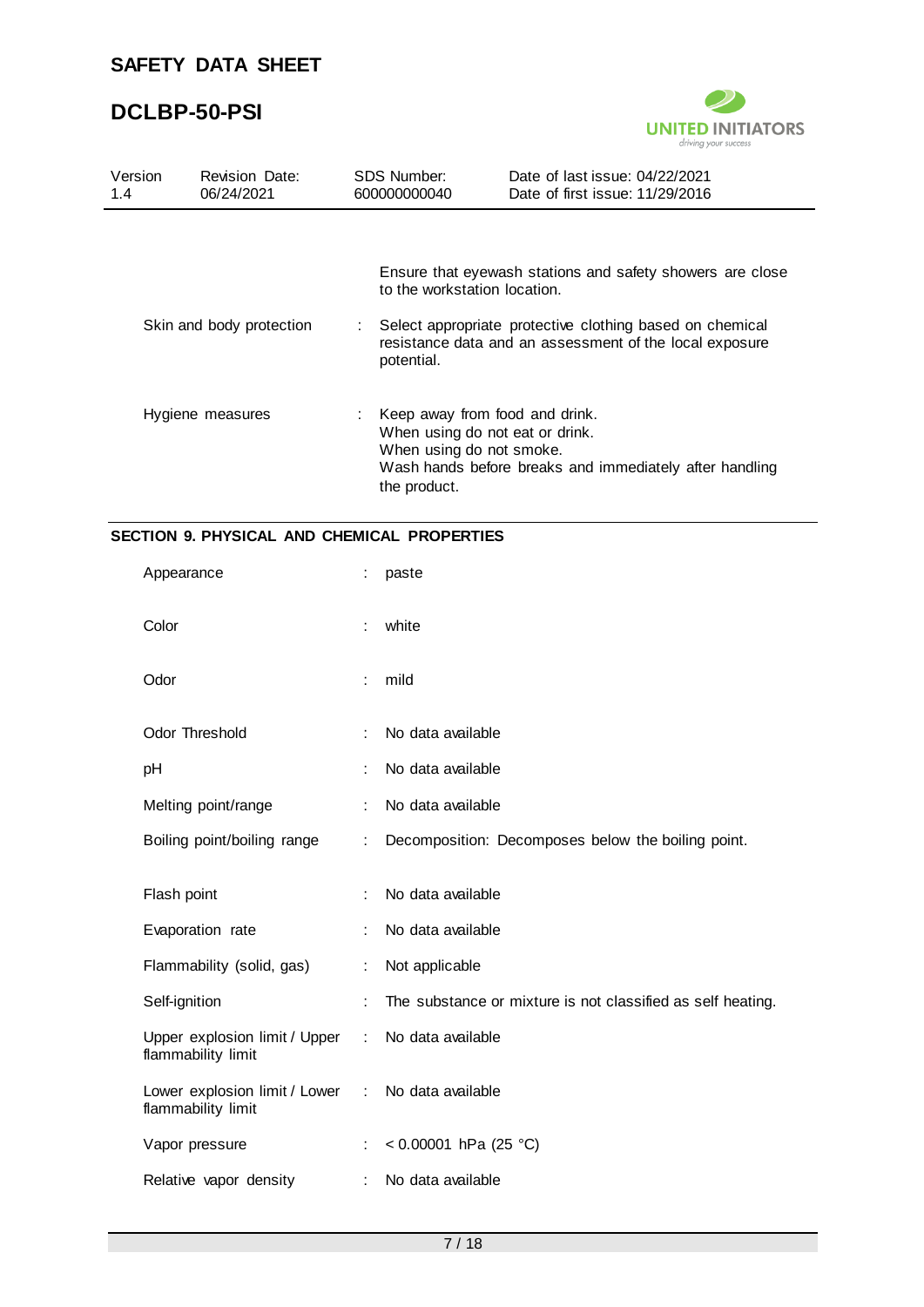# **DCLBP-50-PSI**



| Version<br>1.4 | <b>Revision Date:</b><br>06/24/2021                     |    | <b>SDS Number:</b><br>600000000040 | Date of last issue: 04/22/2021<br>Date of first issue: 11/29/2016                                                                                                    |
|----------------|---------------------------------------------------------|----|------------------------------------|----------------------------------------------------------------------------------------------------------------------------------------------------------------------|
|                | Relative density                                        | t. | 1.212 (20 $°C$ )                   |                                                                                                                                                                      |
|                | Density                                                 |    | 1.2 $g/cm3$ (20 °C)                |                                                                                                                                                                      |
|                | Solubility(ies)<br>Water solubility                     |    | < $0.001$ g/l insoluble (20 °C)    |                                                                                                                                                                      |
|                | Partition coefficient: n-<br>octanol/water              | ÷  | log Pow: 6 (20 °C)                 |                                                                                                                                                                      |
|                | Self-Accelerating decomposi-<br>tion temperature (SADT) |    | 60 °C<br>Method: UN-Test H.4       | SADT-Self Accelerating Decomposition Temperature. Lowest<br>temperature at which the tested package size will undergo a<br>self-accelerating decomposition reaction. |
|                | Viscosity<br>Viscosity, dynamic                         |    | 4,000,000 mPa.s (20 °C)            |                                                                                                                                                                      |
|                | Viscosity, kinematic                                    |    | No data available                  |                                                                                                                                                                      |
|                | Explosive properties                                    |    | Not explosive                      |                                                                                                                                                                      |
|                | Oxidizing properties                                    |    | Organic peroxide                   | The substance or mixture is not classified as oxidizing.                                                                                                             |

### **SECTION 10. STABILITY AND REACTIVITY**

| Reactivity                              |                             | : Stable under recommended storage conditions.                                                                                                                     |
|-----------------------------------------|-----------------------------|--------------------------------------------------------------------------------------------------------------------------------------------------------------------|
| Chemical stability                      |                             | : Stable under recommended storage conditions.                                                                                                                     |
| Possibility of hazardous reac-<br>tions |                             | : Contact with incompatible substances can cause decomposi-<br>tion at or below SADT.                                                                              |
| Conditions to avoid                     |                             | Protect from contamination.<br>Contact with incompatible substances can cause<br>decomposition at or below SADT.<br>Heat, flames and sparks.<br>Avoid confinement. |
| Incompatible materials                  |                             | : Accelerators, strong acids and bases, heavy metals and<br>heavy metal salts, reducing agents                                                                     |
| Hazardous decomposition<br>products     | $\mathcal{L}^{\mathcal{L}}$ | Irritant, caustic, flammable, noxious/toxic gases and vapours<br>can develop in the case of fire and decomposition                                                 |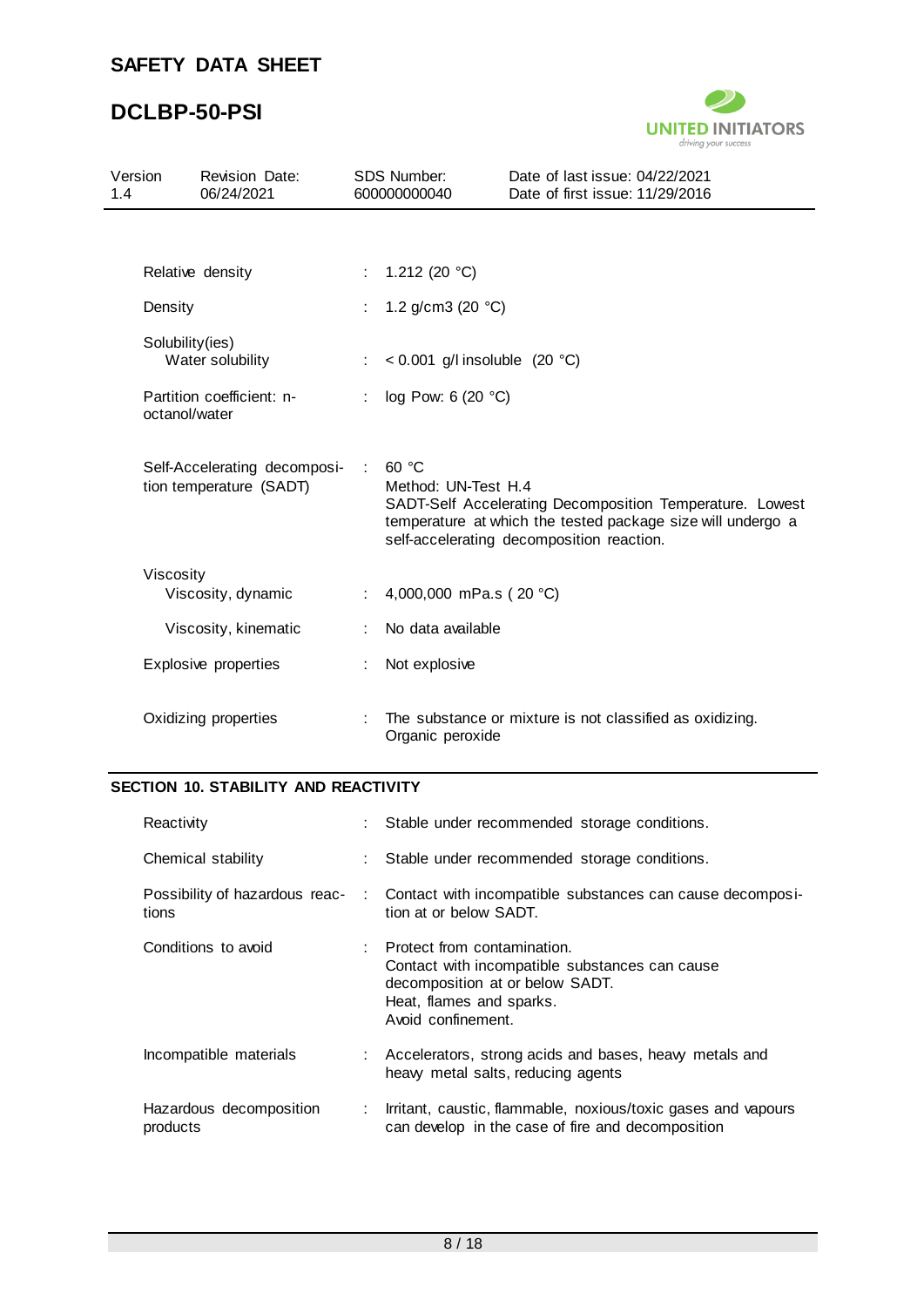# **DCLBP-50-PSI**



| Version<br>1.4 | <b>Revision Date:</b><br>06/24/2021            | SDS Number:<br>600000000040            | Date of last issue: 04/22/2021<br>Date of first issue: 11/29/2016                              |  |
|----------------|------------------------------------------------|----------------------------------------|------------------------------------------------------------------------------------------------|--|
|                |                                                |                                        |                                                                                                |  |
|                | <b>SECTION 11. TOXICOLOGICAL INFORMATION</b>   |                                        |                                                                                                |  |
|                | <b>Acute toxicity</b>                          |                                        |                                                                                                |  |
|                | Not classified based on available information. |                                        |                                                                                                |  |
|                | <b>Components:</b>                             |                                        |                                                                                                |  |
|                | Bis-(2,4-dichlorobenzoyl) peroxide:            |                                        |                                                                                                |  |
|                | Acute oral toxicity                            | : LD50 (Rat): $> 2,000$ mg/kg<br>icity | Method: OECD Test Guideline 423<br>Assessment: The substance or mixture has no acute oral tox- |  |
|                | .                                              |                                        |                                                                                                |  |

Acute dermal toxicity : LD50 (Rabbit): > 2,000 mg/kg Assessment: The substance or mixture has no acute dermal toxicity Remarks: Based on data from similar materials

#### **Skin corrosion/irritation**

Not classified based on available information.

#### **Product:**

| Species<br>Method<br>Result | Rabbit<br>: OECD Test Guideline 404<br>: Mild skin irritation |
|-----------------------------|---------------------------------------------------------------|
| Remarks                     | : May cause skin irritation and/or dermatitis.                |

#### **Components:**

#### **Bis-(2,4-dichlorobenzoyl) peroxide:**

| <b>Species</b> | Rabbit                                         |
|----------------|------------------------------------------------|
| Method         | : OECD Test Guideline 404                      |
| Result         | : Mild skin irritation                         |
| Remarks        | : May cause skin irritation and/or dermatitis. |

#### **Serious eye damage/eye irritation**

Not classified based on available information.

#### **Product:**

| Species<br>Result<br>Method | Rabbit<br>: No eye irritation<br>: OECD Test Guideline 437                |
|-----------------------------|---------------------------------------------------------------------------|
| Remarks                     | : Product dust may be irritating to eyes, skin and respiratory<br>system. |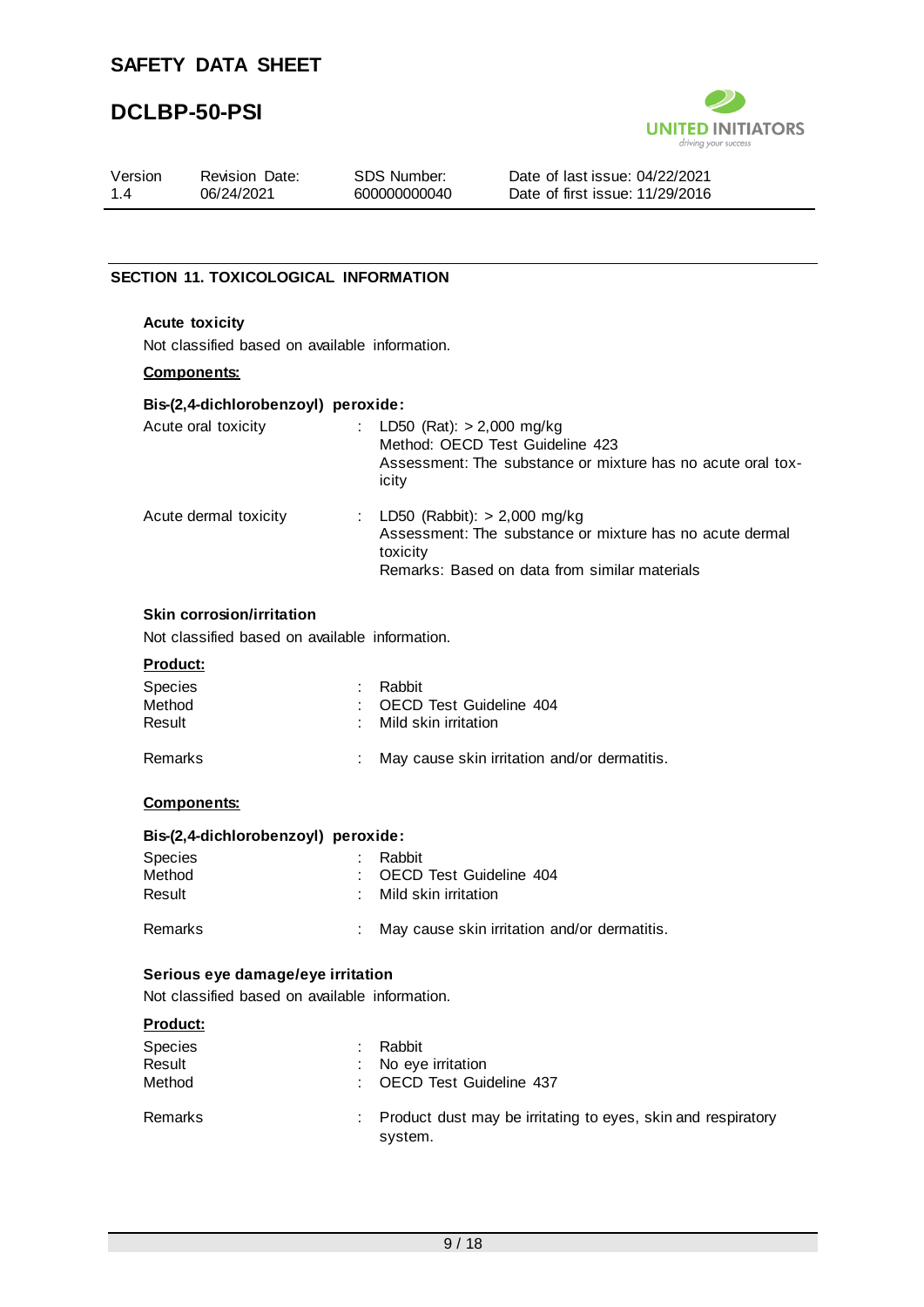

|                |                                                                             |                                                       | driving your success                                              |
|----------------|-----------------------------------------------------------------------------|-------------------------------------------------------|-------------------------------------------------------------------|
| Version<br>1.4 | <b>Revision Date:</b><br>06/24/2021                                         | <b>SDS Number:</b><br>600000000040                    | Date of last issue: 04/22/2021<br>Date of first issue: 11/29/2016 |
|                |                                                                             |                                                       |                                                                   |
|                |                                                                             |                                                       |                                                                   |
|                | <b>Components:</b>                                                          |                                                       |                                                                   |
|                | Bis-(2,4-dichlorobenzoyl) peroxide:                                         |                                                       |                                                                   |
|                | Species                                                                     | Rabbit                                                |                                                                   |
| Result         | Method                                                                      | No eye irritation<br><b>OECD Test Guideline 437</b>   |                                                                   |
|                | Remarks                                                                     | and the skin.                                         | Vapors may cause irritation to the eyes, respiratory system       |
|                | Respiratory or skin sensitization                                           |                                                       |                                                                   |
|                | <b>Skin sensitization</b>                                                   |                                                       |                                                                   |
|                | May cause an allergic skin reaction.                                        |                                                       |                                                                   |
|                | Respiratory sensitization<br>Not classified based on available information. |                                                       |                                                                   |
|                | Product:                                                                    |                                                       |                                                                   |
|                | Method                                                                      | <b>OECD Test Guideline 429</b>                        |                                                                   |
| Result         |                                                                             | Causes sensitization.                                 |                                                                   |
|                | Remarks                                                                     | Causes sensitization.                                 |                                                                   |
|                | <b>Components:</b>                                                          |                                                       |                                                                   |
|                | Bis-(2,4-dichlorobenzoyl) peroxide:                                         |                                                       |                                                                   |
|                | Method                                                                      | OECD Test Guideline 429                               |                                                                   |
| Result         |                                                                             |                                                       | May cause sensitization by skin contact.                          |
|                | Remarks                                                                     | Causes sensitization.                                 |                                                                   |
|                | <b>Germ cell mutagenicity</b>                                               |                                                       |                                                                   |
|                | Not classified based on available information.                              |                                                       |                                                                   |
|                | Product:                                                                    |                                                       |                                                                   |
|                | Genotoxicity in vitro                                                       | : Method: OECD Test Guideline 476<br>Result: negative |                                                                   |
|                |                                                                             | Result: negative                                      | Method: OECD Test Guideline 487                                   |
|                | Genotoxicity in vivo                                                        | Remarks: No data available                            |                                                                   |
|                | <b>Components:</b>                                                          |                                                       |                                                                   |
|                | Bis-(2,4-dichlorobenzoyl) peroxide:                                         |                                                       |                                                                   |
|                | Genotoxicity in vitro                                                       | Method: OECD Test Guideline 476<br>Result: negative   |                                                                   |

Method: OECD Test Guideline 487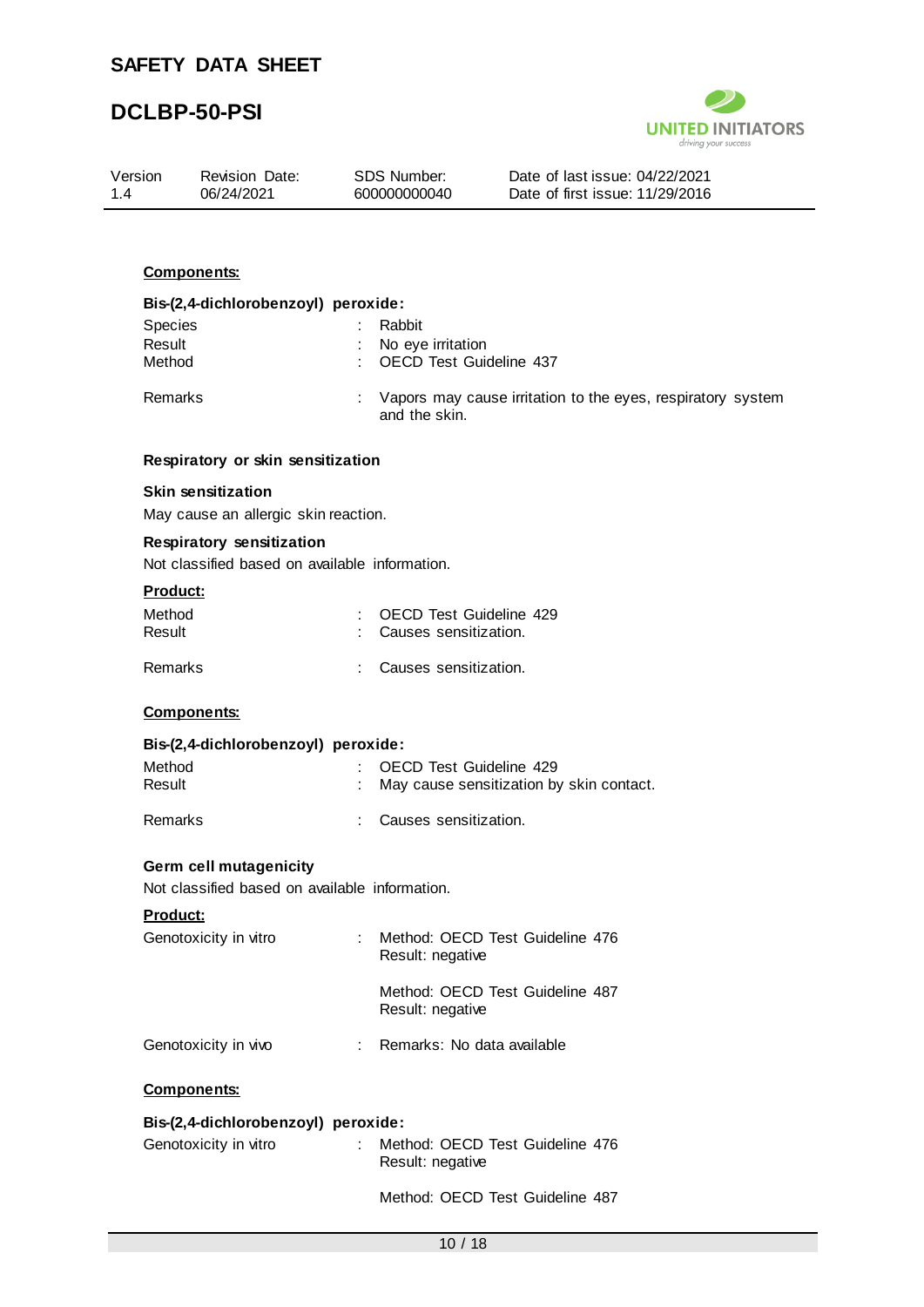## **DCLBP-50-PSI**



| Version             | <b>Revision Date:</b><br>06/24/2021                                       |                             | <b>SDS Number:</b><br>600000000040                       | Date of last issue: 04/22/2021<br>Date of first issue: 11/29/2016                                                         |
|---------------------|---------------------------------------------------------------------------|-----------------------------|----------------------------------------------------------|---------------------------------------------------------------------------------------------------------------------------|
|                     |                                                                           |                             | Result: negative                                         |                                                                                                                           |
|                     | Genotoxicity in vivo                                                      |                             | Remarks: No data available                               |                                                                                                                           |
|                     | Carcinogenicity<br>Not classified based on available information.         |                             |                                                          |                                                                                                                           |
| Product:<br>Remarks |                                                                           | ÷                           | This information is not available.                       |                                                                                                                           |
|                     | <b>Reproductive toxicity</b><br>May damage fertility or the unborn child. |                             |                                                          |                                                                                                                           |
| <b>Product:</b>     |                                                                           |                             |                                                          |                                                                                                                           |
|                     | Effects on fertility                                                      |                             | : Species: Rat, male and female<br>Dose: 1000 mg/kg bw/d | Symptoms: male reproductive effects<br>Target Organs: male reproductive organs                                            |
|                     |                                                                           |                             | Species: Rat, male and female<br>Dose: 300 mg/kg bw/d    | Symptoms: male reproductive effects<br>Target Organs: male reproductive organs                                            |
| sessment            | Reproductive toxicity - As-                                               | $\mathcal{L}^{\mathcal{L}}$ |                                                          | Clear evidence of adverse effects on sexual function and<br>fertility, and/or on development, based on animal experiments |
|                     | <b>Components:</b>                                                        |                             |                                                          |                                                                                                                           |
|                     | Bis-(2,4-dichlorobenzoyl) peroxide:                                       |                             |                                                          |                                                                                                                           |
|                     | Effects on fertility                                                      |                             | Species: Rat, male and female<br>Dose: 1000 mg/kg bw/d   | Symptoms: male reproductive effects<br>Target Organs: male reproductive organs                                            |
|                     |                                                                           |                             | Species: Rat, male and female<br>Dose: 300 mg/kg bw/d    | Symptoms: male reproductive effects<br>Target Organs: male reproductive organs                                            |
|                     |                                                                           |                             |                                                          | Clear evidence of adverse effects on sexual function and                                                                  |

#### **Product:**

| Remarks | No data available |
|---------|-------------------|
|---------|-------------------|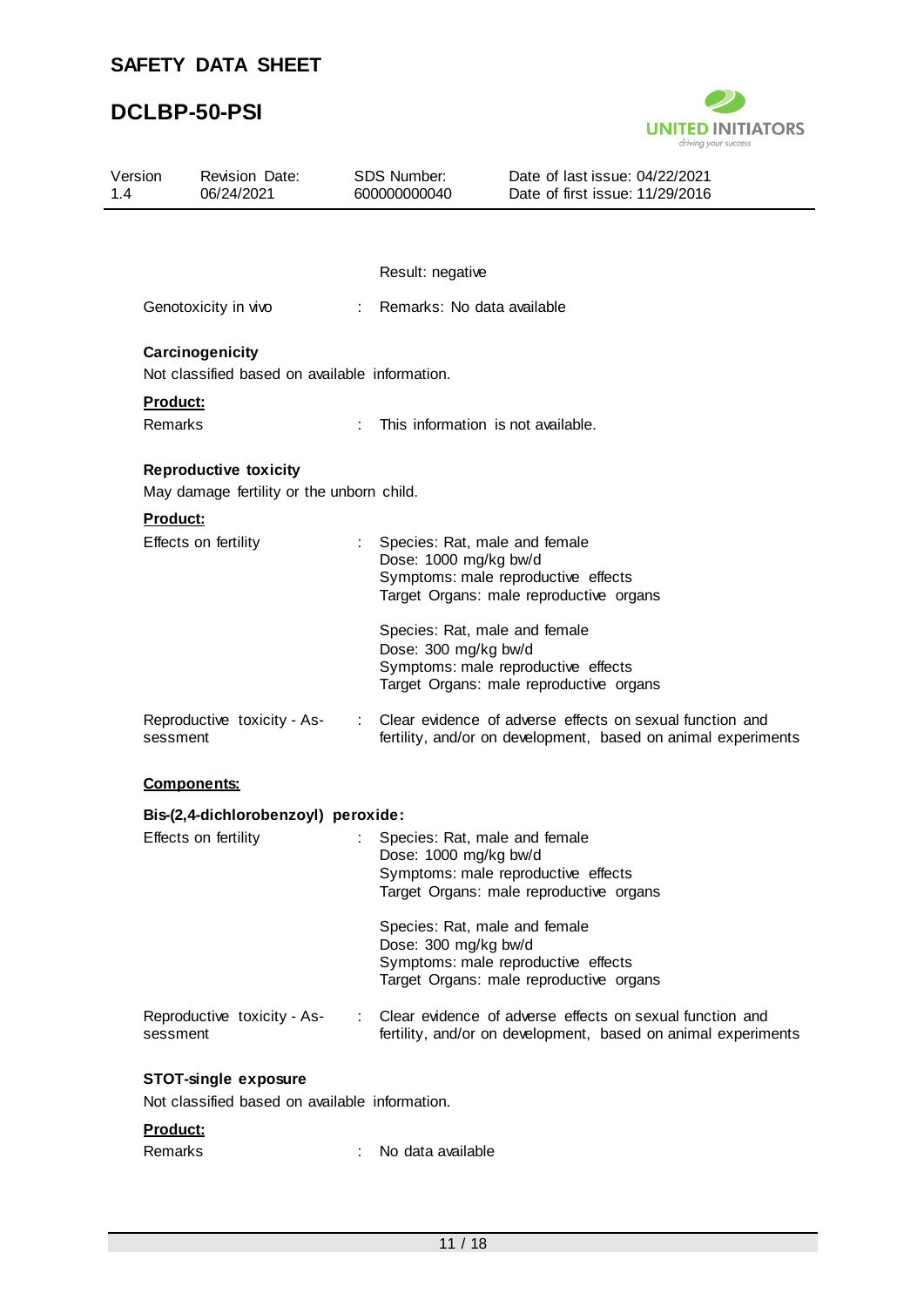## **DCLBP-50-PSI**



| Version<br>1.4 |                                                           | Revision Date:<br>06/24/2021                                                    |                                   | SDS Number:<br>600000000040                    | Date of last issue: 04/22/2021<br>Date of first issue: 11/29/2016 |  |  |
|----------------|-----------------------------------------------------------|---------------------------------------------------------------------------------|-----------------------------------|------------------------------------------------|-------------------------------------------------------------------|--|--|
|                |                                                           |                                                                                 |                                   |                                                |                                                                   |  |  |
|                |                                                           | <b>STOT-repeated exposure</b><br>Not classified based on available information. |                                   |                                                |                                                                   |  |  |
|                | Product:                                                  |                                                                                 |                                   |                                                |                                                                   |  |  |
|                | Remarks<br>÷                                              |                                                                                 |                                   | No data available                              |                                                                   |  |  |
|                | <b>Components:</b><br>Bis-(2,4-dichlorobenzoyl) peroxide: |                                                                                 |                                   |                                                |                                                                   |  |  |
|                |                                                           |                                                                                 |                                   |                                                |                                                                   |  |  |
|                |                                                           | Routes of exposure<br>Target Organs <b>Example 20</b>                           | $\mathcal{L}^{\mathcal{L}}$<br>÷. | Oral<br>male reproductive organs               |                                                                   |  |  |
|                |                                                           | <b>Repeated dose toxicity</b>                                                   |                                   |                                                |                                                                   |  |  |
|                | Product:                                                  |                                                                                 |                                   |                                                |                                                                   |  |  |
|                | Species                                                   |                                                                                 |                                   | Rat<br>300 mg/kg                               |                                                                   |  |  |
|                | Exposure time                                             |                                                                                 |                                   | 28 d                                           |                                                                   |  |  |
|                | Species<br>Exposure time<br>Method                        | Application Route                                                               | ÷.<br>÷                           | Rat<br>Oral<br>90 d<br>OECD Test Guideline 408 |                                                                   |  |  |
|                | <b>Components:</b>                                        |                                                                                 |                                   |                                                |                                                                   |  |  |
|                |                                                           | Bis-(2,4-dichlorobenzoyl) peroxide:                                             |                                   |                                                |                                                                   |  |  |
|                | Species                                                   |                                                                                 |                                   | Rat                                            |                                                                   |  |  |
|                | Exposure time                                             |                                                                                 |                                   | 300 mg/kg<br>28 d                              |                                                                   |  |  |
|                | Species<br>Exposure time<br>Method                        | <b>Application Route</b>                                                        | $\sim 100$                        | Rat<br>Oral<br>90 d<br>OECD Test Guideline 408 |                                                                   |  |  |
|                |                                                           | <b>Aspiration toxicity</b>                                                      |                                   |                                                |                                                                   |  |  |
|                |                                                           | Not classified based on available information.                                  |                                   |                                                |                                                                   |  |  |
|                | Product:                                                  |                                                                                 |                                   |                                                |                                                                   |  |  |
|                |                                                           | No data available                                                               |                                   |                                                |                                                                   |  |  |
|                |                                                           | <b>Further information</b>                                                      |                                   |                                                |                                                                   |  |  |
|                | Product:                                                  |                                                                                 |                                   |                                                |                                                                   |  |  |
|                | Remarks                                                   |                                                                                 | ÷                                 | No data available                              |                                                                   |  |  |
|                | <b>Components:</b>                                        |                                                                                 |                                   |                                                |                                                                   |  |  |

**Bis-(2,4-dichlorobenzoyl) peroxide:**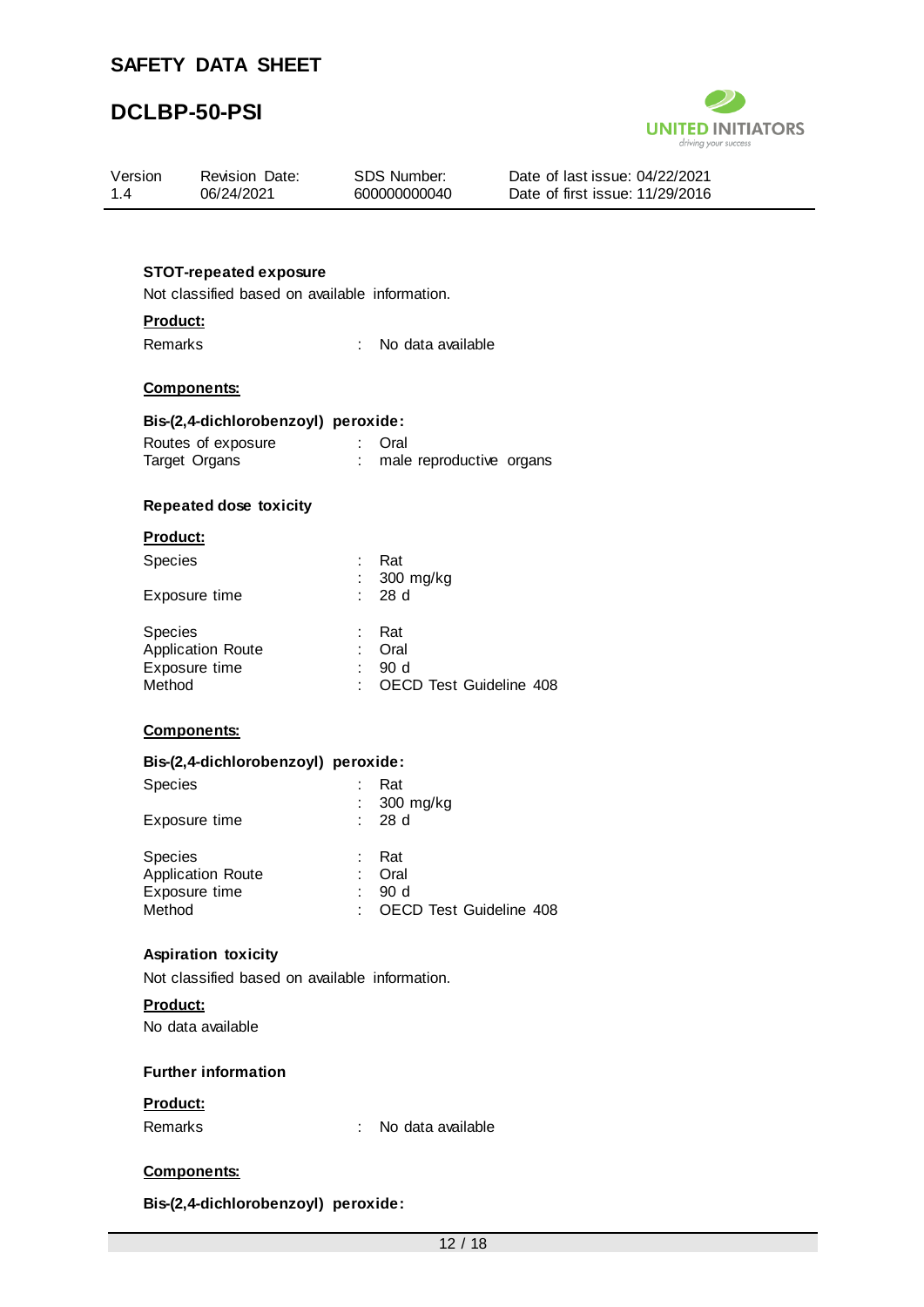## **DCLBP-50-PSI**



| Version<br>1.4 | Revision Date:<br>06/24/2021                             |                              | SDS Number:<br>600000000040                    | Date of last issue: 04/22/2021<br>Date of first issue: 11/29/2016                                                                                                    |
|----------------|----------------------------------------------------------|------------------------------|------------------------------------------------|----------------------------------------------------------------------------------------------------------------------------------------------------------------------|
| Remarks        |                                                          |                              | No data available                              |                                                                                                                                                                      |
|                | <b>SECTION 12. ECOLOGICAL INFORMATION</b>                |                              |                                                |                                                                                                                                                                      |
|                | Ecotoxicity                                              |                              |                                                |                                                                                                                                                                      |
| Product:       |                                                          |                              |                                                |                                                                                                                                                                      |
|                | Toxicity to fish                                         |                              | Exposure time: 96 h                            | LC50 (Poecilia reticulata (guppy)): > 1,000 mg/l<br>Method: OECD Test Guideline 203                                                                                  |
|                | Toxicity to daphnia and other :<br>aquatic invertebrates |                              |                                                | EC50 (Daphnia magna (Water flea)): > 100 mg/l<br>Method: OECD Test Guideline 202                                                                                     |
| plants         | Toxicity to algae/aquatic                                | ÷                            | mg/l                                           | EC50 (Pseudokirchneriella subcapitata (green algae)): > 100<br>Method: OECD Test Guideline 201                                                                       |
|                |                                                          |                              | mg/l                                           | NOEC (Pseudokirchneriella subcapitata (green algae)): < 100<br>Method: OECD Test Guideline 201                                                                       |
|                | Toxicity to microorganisms                               | $\mathcal{L}_{\mathrm{max}}$ | EC10: 500 - 1,000 mg/l<br>Exposure time: 0.5 h | Method: OECD Test Guideline 209                                                                                                                                      |
|                | <b>Ecotoxicology Assessment</b>                          |                              |                                                |                                                                                                                                                                      |
|                | Acute aquatic toxicity                                   | ÷                            |                                                | This product has no known ecotoxicological effects.                                                                                                                  |
|                | Chronic aquatic toxicity                                 | ÷                            |                                                | This product has no known ecotoxicological effects.                                                                                                                  |
|                | <b>Components:</b>                                       |                              |                                                |                                                                                                                                                                      |
|                | Bis-(2,4-dichlorobenzoyl) peroxide:                      |                              |                                                |                                                                                                                                                                      |
|                | Toxicity to fish                                         |                              | Exposure time: 96 h                            | LC50 (Poecilia reticulata (guppy)): > 1,000 mg/l<br>Method: OECD Test Guideline 203                                                                                  |
|                | aquatic invertebrates                                    |                              | Exposure time: 48 h                            | Toxicity to daphnia and other : EC50 (Daphnia magna (Water flea)): > 100 mg/l<br>Method: OECD Test Guideline 202<br>Remarks: No toxicity at the limit of solubility. |
| plants         | Toxicity to algae/aquatic                                |                              | mg/l<br>Exposure time: 72 h                    | EC50 (Pseudokirchneriella subcapitata (green algae)): > 100<br>Method: OECD Test Guideline 201                                                                       |
|                |                                                          |                              | mg/l                                           | NOEC (Pseudokirchneriella subcapitata (green algae)): > 100                                                                                                          |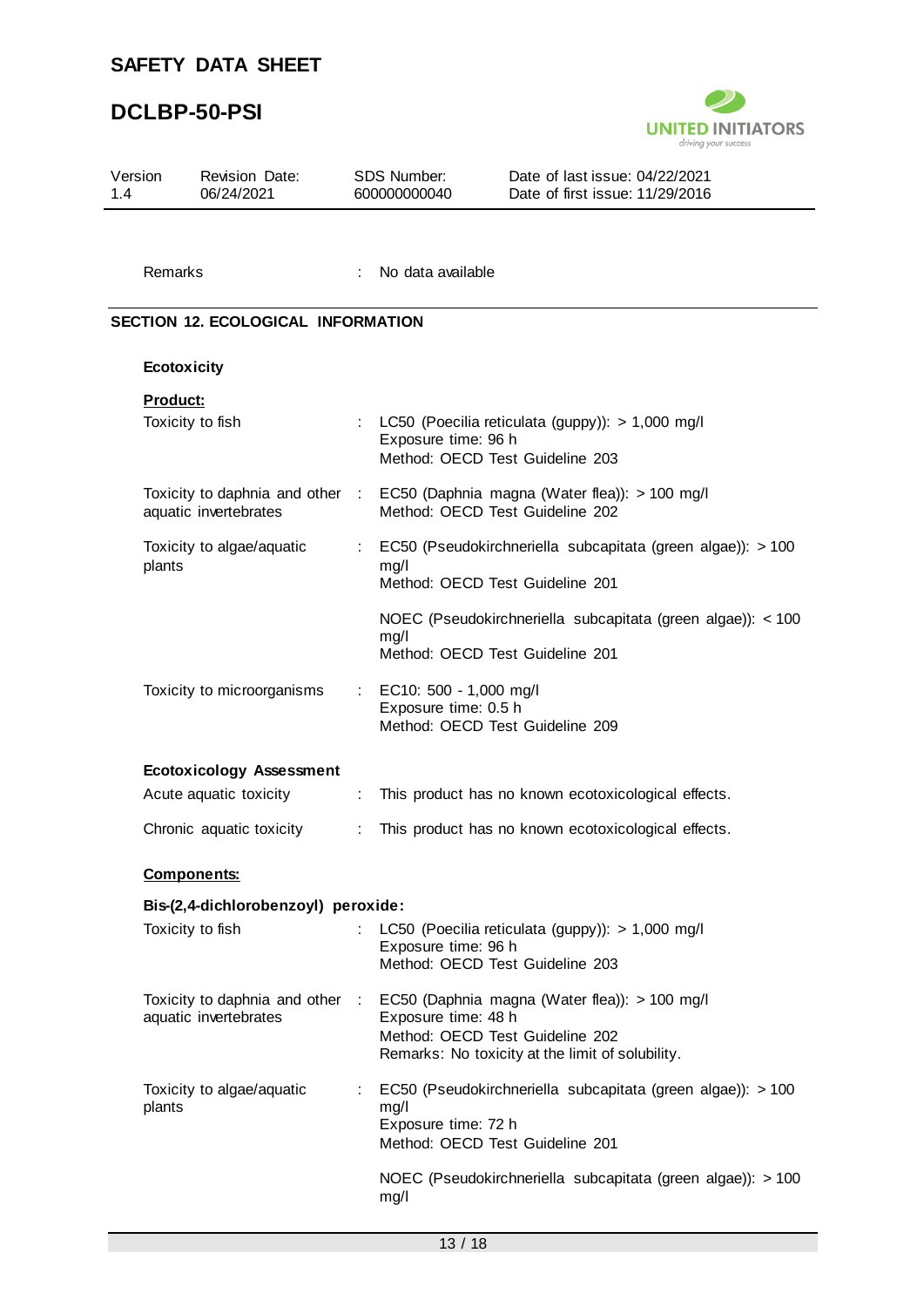## **DCLBP-50-PSI**



| Version<br>1.4                      | Revision Date:<br>06/24/2021                                    |                             | SDS Number:<br>600000000040                    | Date of last issue: 04/22/2021<br>Date of first issue: 11/29/2016 |
|-------------------------------------|-----------------------------------------------------------------|-----------------------------|------------------------------------------------|-------------------------------------------------------------------|
|                                     |                                                                 |                             |                                                |                                                                   |
|                                     |                                                                 |                             | Exposure time: 72 h                            | Method: OECD Test Guideline 201                                   |
|                                     | Toxicity to microorganisms                                      |                             | : EC10: $<$ 1,000 mg/l<br>Exposure time: 0.5 h | Method: OECD Test Guideline 209                                   |
|                                     | <b>Ecotoxicology Assessment</b>                                 |                             |                                                |                                                                   |
|                                     | Acute aquatic toxicity                                          | $\mathcal{L}_{\mathcal{A}}$ |                                                | This product has no known ecotoxicological effects.               |
|                                     | Chronic aquatic toxicity                                        |                             |                                                | : This product has no known ecotoxicological effects.             |
|                                     | Persistence and degradability                                   |                             |                                                |                                                                   |
| <b>Product:</b>                     |                                                                 |                             |                                                |                                                                   |
|                                     | Biodegradability                                                |                             | : Result: Biodegradable                        | Method: OECD Test Guideline 301D                                  |
|                                     | <b>Components:</b>                                              |                             |                                                |                                                                   |
| Bis-(2,4-dichlorobenzoyl) peroxide: |                                                                 |                             |                                                |                                                                   |
|                                     | Biodegradability                                                | $\mathbb{R}^{\mathbb{Z}}$   | Result: Biodegradable                          | Method: OECD Test Guideline 301D                                  |
|                                     | <b>Bioaccumulative potential</b>                                |                             |                                                |                                                                   |
|                                     | <b>Components:</b>                                              |                             |                                                |                                                                   |
|                                     | Bis-(2,4-dichlorobenzoyl) peroxide:                             |                             |                                                |                                                                   |
|                                     | Partition coefficient: n- : log Pow: 6 (20 °C)<br>octanol/water |                             |                                                |                                                                   |
|                                     | <b>Mobility in soil</b>                                         |                             |                                                |                                                                   |
|                                     | No data available                                               |                             |                                                |                                                                   |
|                                     | Other adverse effects                                           |                             |                                                |                                                                   |
| Product:<br>mation                  | Additional ecological infor- : No data available                |                             |                                                |                                                                   |
|                                     | <b>Components:</b>                                              |                             |                                                |                                                                   |
|                                     | Bis-(2,4-dichlorobenzoyl) peroxide:                             |                             |                                                |                                                                   |
|                                     | Additional ecological infor- : No data available                |                             |                                                |                                                                   |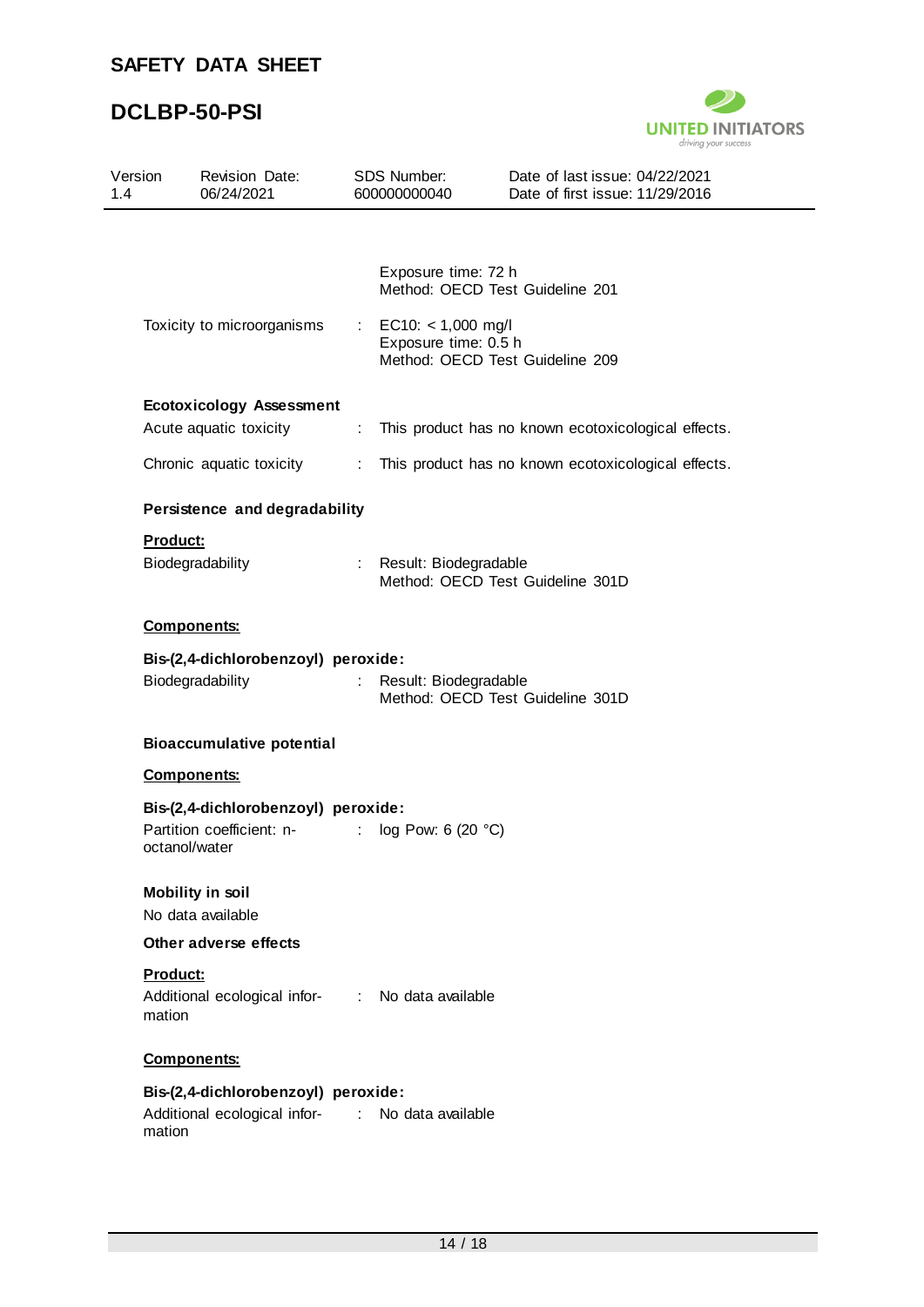# **DCLBP-50-PSI**



| Version | Revision Date: | SDS Number:  | Date of last issue: 04/22/2021  |
|---------|----------------|--------------|---------------------------------|
| 14      | 06/24/2021     | 600000000040 | Date of first issue: 11/29/2016 |

#### **SECTION 13. DISPOSAL CONSIDERATIONS**

| Disposal methods       |    |                                                                                                                                                                                                                                     |
|------------------------|----|-------------------------------------------------------------------------------------------------------------------------------------------------------------------------------------------------------------------------------------|
| Waste from residues    |    | The product should not be allowed to enter drains, water<br>courses or the soil.<br>Do not contaminate ponds, waterways or ditches with<br>chemical or used container.<br>Dispose of wastes in an approved waste disposal facility. |
| Contaminated packaging | ÷. | Empty remaining contents.<br>Dispose of as unused product.<br>Do not re-use empty containers.<br>Do not burn, or use a cutting torch on, the empty drum.<br>Dispose of in accordance with local regulations.                        |

### **SECTION 14. TRANSPORT INFORMATION**

#### **International Regulations**

| <b>UNRTDG</b>                                 |    |                                                                       |
|-----------------------------------------------|----|-----------------------------------------------------------------------|
| UN number                                     |    | <b>UN 3106</b>                                                        |
| Proper shipping name                          |    | : ORGANIC PEROXIDE TYPE D, SOLID<br>(DI-2,4-DICHLOROBENZOYL PEROXIDE) |
| Class                                         |    | 5.2                                                                   |
| Packing group                                 |    | Not assigned by regulation                                            |
| Labels                                        |    | 5.2                                                                   |
| <b>IATA-DGR</b>                               |    |                                                                       |
| UN/ID No.                                     |    | <b>UN 3106</b>                                                        |
| Proper shipping name                          |    | Organic peroxide type D, solid<br>(Di-2,4-dichlorobenzoyl peroxide)   |
| Class                                         |    | 5.2                                                                   |
| Packing group                                 |    | Not assigned by regulation                                            |
| Labels                                        |    | Organic Peroxides, Keep Away From Heat                                |
| Packing instruction (cargo<br>aircraft)       |    | 570                                                                   |
| Packing instruction (passen-<br>ger aircraft) | t. | 570                                                                   |
| <b>IMDG-Code</b>                              |    |                                                                       |
| UN number                                     | ÷. | <b>UN 3106</b>                                                        |
| Proper shipping name                          |    | ORGANIC PEROXIDE TYPE D, SOLID<br>(DI-2,4-DICHLOROBENZOYL PEROXIDE)   |
| Class                                         |    | 5.2                                                                   |
| Packing group                                 |    | Not assigned by regulation                                            |
| Labels                                        |    | 5.2                                                                   |
| EmS Code                                      |    | $F-J, S-R$                                                            |
| Marine pollutant                              |    | no                                                                    |

**Transport in bulk according to Annex II of MARPOL 73/78 and the IBC Code** Not applicable for product as supplied.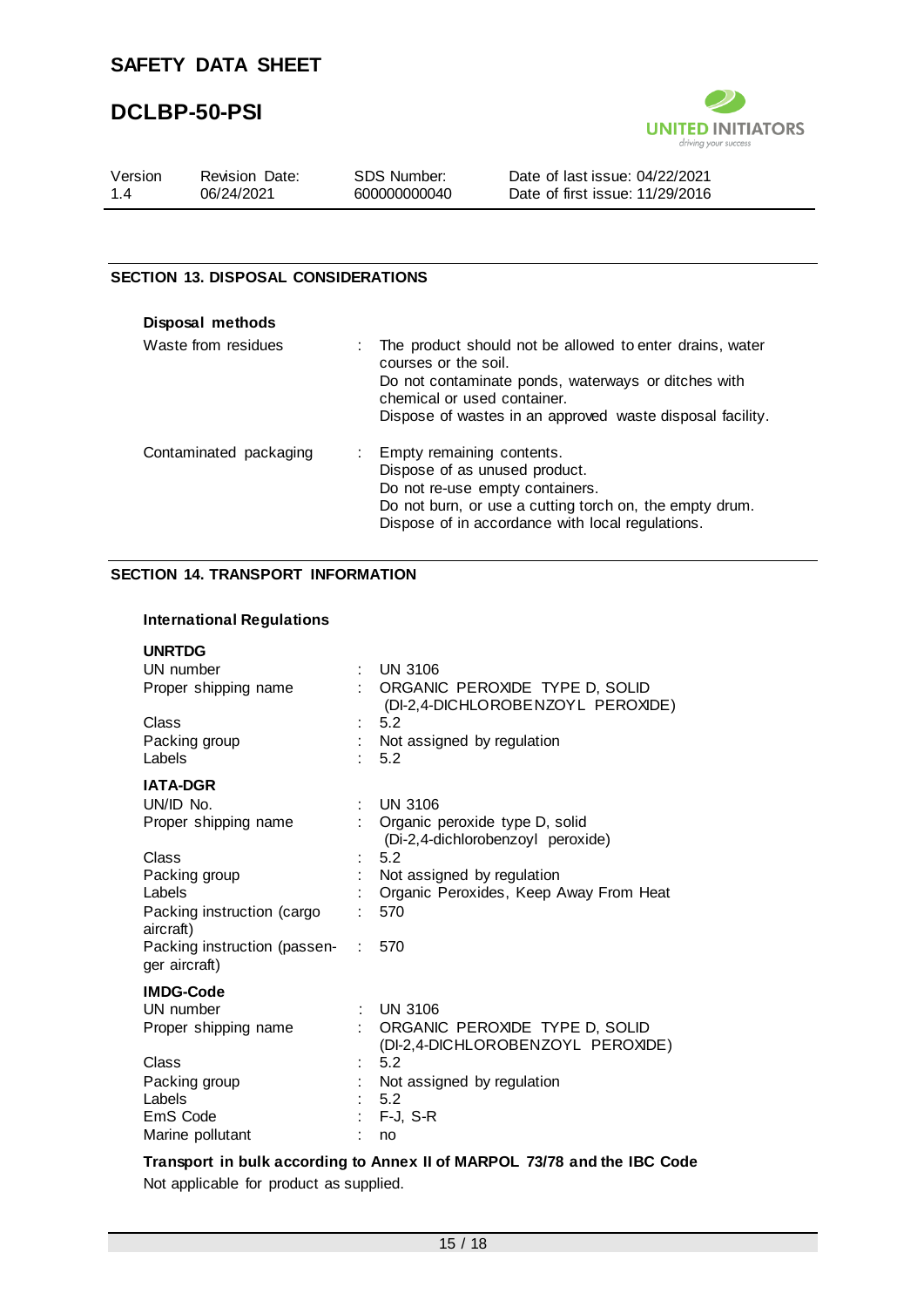

| Version | <b>Revision Date:</b> | SDS Number:  | Date of last issue: 04/22/2021  |
|---------|-----------------------|--------------|---------------------------------|
| 1.4     | 06/24/2021            | 600000000040 | Date of first issue: 11/29/2016 |
|         |                       |              |                                 |

#### **Domestic regulation**

| TDG                  |    |                                   |
|----------------------|----|-----------------------------------|
| UN number            |    | <b>UN 3106</b>                    |
| Proper shipping name |    | : ORGANIC PEROXIDE TYPE D, SOLID  |
|                      |    | (DI-2,4-DICHLOROBENZOYL PEROXIDE) |
| Class                |    | $\therefore$ 5.2                  |
| Packing group        | t. | - 11                              |
| Labels               |    | : 5.2                             |
| <b>ERG Code</b>      |    | 145                               |
| Marine pollutant     |    | no                                |
|                      |    |                                   |

#### **Special precautions for user**

The transport classification(s) provided herein are for informational purposes only, and solely based upon the properties of the unpackaged material as it is described within this Safety Data Sheet. Transportation classifications may vary by mode of transportation, package sizes, and variations in regional or country regulations.

#### **SECTION 15. REGULATORY INFORMATION**

#### **International Regulations**

Gefahrgruppe nach DGUV 13 Vorschrift 13 (bisher BGV B4): II (German regulatory requirements)

#### **The ingredients of this product are reported in the following inventories:**

| TCSI (TW)  | : On the inventory, or in compliance with the inventory |
|------------|---------------------------------------------------------|
| TSCA (US)  | All substances listed as active on the TSCA inventory   |
| AICS (AU)  | On the inventory, or in compliance with the inventory   |
| DSL (CA)   | All components of this product are on the Canadian DSL  |
| KECI (KR)  | On the inventory, or in compliance with the inventory   |
| PICCS (PH) | On the inventory, or in compliance with the inventory   |
| IECSC (CN) | On the inventory, or in compliance with the inventory   |
|            |                                                         |

#### **Canadian lists**

No substances are subject to a Significant New Activity Notification.

#### **SECTION 16. OTHER INFORMATION**

#### **Further information**

This material safety datasheet only contains information relating to safety and does not replace any product information or product specification.

These safety instructions also apply to empty packaging which may still contain product residues.

Sources of key data used to : Internal technical data, data from raw material SDSs, OECD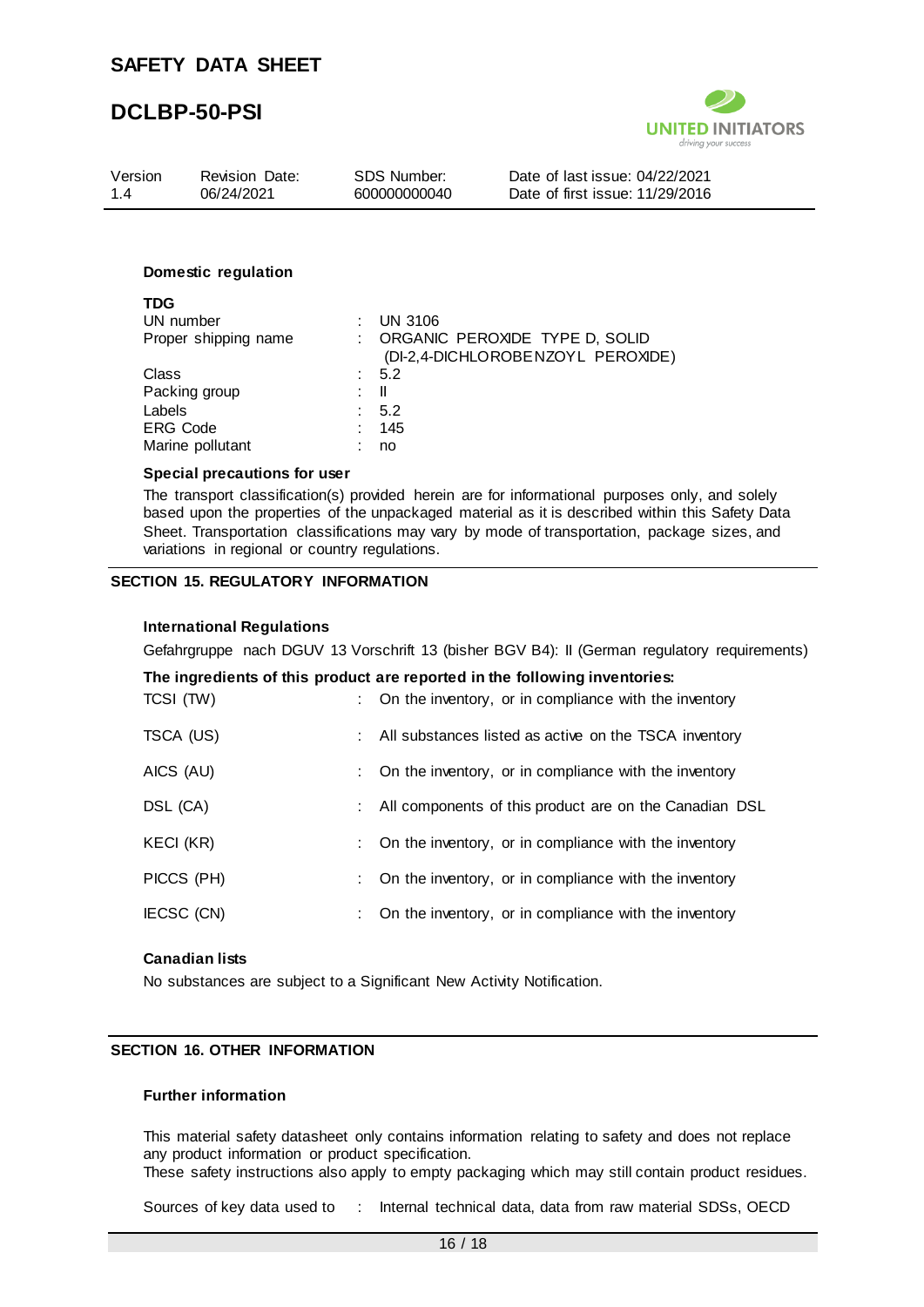# **DCLBP-50-PSI**

Data Sheet



| Version<br>1.4 | <b>Revision Date:</b><br>06/24/2021 | SDS Number:<br>600000000040 | Date of last issue: 04/22/2021<br>Date of first issue: 11/29/2016 |
|----------------|-------------------------------------|-----------------------------|-------------------------------------------------------------------|
|                |                                     |                             |                                                                   |
|                | compile the Material Safety         |                             | eChem Portal search results and European Chemicals Agen-          |

cy, http://echa.europa.eu/

| <b>Revision Date</b> | : 06/24/2021 |
|----------------------|--------------|
| Date format          | : mm/dd/yyyy |

The information provided in this Safety Data Sheet is correct to the best of our knowledge, information and belief at the date of its publication. The information given is designed only as a guidance for safe handling, use, processing, storage, transportation, disposal and release and is not to be considered a warranty or quality specification. The information relates only to the specific material designated and may not be valid for such material used in combination with any other materials or in any process, unless specified in the text.

#### CA / Z8 **Full text of other abbreviations**

AICS - Australian Inventory of Chemical Substances; AIIC - Australian Inventory of Industrial Chemicals; ANTT - National Agency for Transport by Land of Brazil; ASTM - American Society for the Testing of Materials; bw - Body weight; CMR - Carcinogen, Mutagen or Reproductive Toxicant; DIN - Standard of the German Institute for Standardisation; DSL - Domestic Substances List (Canada); ECx - Concentration associated with x% response; ELx - Loading rate associated with x% response; EmS - Emergency Schedule; ENCS - Existing and New Chemical Substances (Japan); ErCx - Concentration associated with x% growth rate response; ERG - Emergency Response Guide; GHS - Globally Harmonized System; GLP - Good Laboratory Practice; IARC - International Agency for Research on Cancer; IATA - International Air Transport Association; IBC - International Code for the Construction and Equipment of Ships carrying Dangerous Chemicals in Bulk; IC50 - Half maximal inhibitory concentration; ICAO - International Civil Aviation Organization; IECSC - Inventory of Existing Chemical Substances in China; IMDG - International Maritime Dangerous Goods; IMO - International Maritime Organization; ISHL - Industrial Safety and Health Law (Japan); ISO - International Organisation for Standardization; KECI - Korea Existing Chemicals Inventory; LC50 - Lethal Concentration to 50 % of a test population; LD50 - Lethal Dose to 50% of a test population (Median Lethal Dose); MARPOL - International Convention for the Prevention of Pollution from Ships; n.o.s. - Not Otherwise Specified; Nch - Chilean Norm; NO(A)EC - No Observed (Adverse) Effect Concentration; NO(A)EL - No Observed (Adverse) Effect Level; NOELR - No Observable Effect Loading Rate; NOM - Official Mexican Norm; NTP - National Toxicology Program; NZIoC - New Zealand Inventory of Chemicals; OECD - Organization for Economic Co-operation and Development; OPPTS - Office of Chemical Safety and Pollution Prevention; PBT - Persistent, Bioaccumulative and Toxic substance; PICCS - Philippines Inventory of Chemicals and Chemical Substances; (Q)SAR - (Quantitative) Structure Activity Relationship; REACH - Regulation (EC) No 1907/2006 of the European Parliament and of the Council concerning the Registration, Evaluation, Authorisation and Restriction of Chemicals; SADT - Self-Accelerating Decomposition Temperature; SDS - Safety Data Sheet; TCSI - Taiwan Chemical Substance Inventory; TDG - Transportation of Dangerous Goods; TSCA - Toxic Substances Control Act (United States); UN - United Nations; UNRTDG - United Nations Recommendations on the Transport of Dangerous Goods; vPvB - Very Persistent and Very Bioaccumulative; WHMIS - Workplace Hazardous Materials Information System

The information provided in this Safety Data Sheet is correct to the best of our knowledge, information and belief at the date of its publication. The information given is designed only as a guidance for safe handling, use, processing, storage, transportation, disposal and release and is not